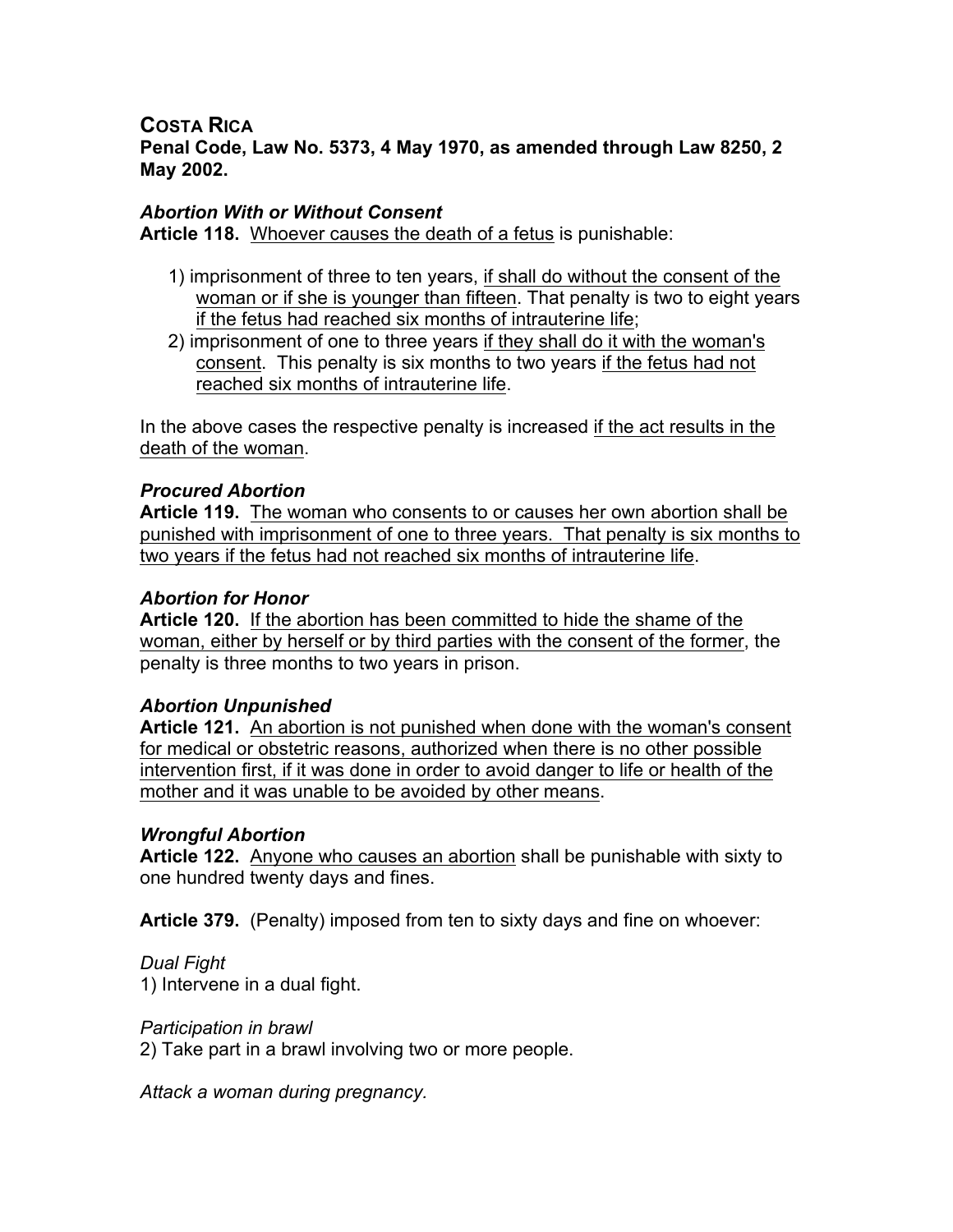3) Commits an attack or violent emotion to a woman during pregnancy, when the pregnancy will appear is evident.

## *Trade or abortifacients ad*

4) Trade or instruct procedures, instruments, medications or substances intended to induce abortion.

 $\mathcal{L}_\text{max}$  , where  $\mathcal{L}_\text{max}$  and  $\mathcal{L}_\text{max}$ 

# **Código Penal, Ley No. 5373, 4 May 1970, as amended through Ley 8250, 2 May 2002.**

# *Aborto con o sin consentimiento*

**Articulo 118.** El que causare la muerte de un feto será reprimido: 1) Con prisión de tres a diez años, si obrare sin consentimiento de la mujer o si ésta fuere menor de quince años. Esa pena será de dos a ocho años, si el feto había alcanzado seis meses de vida intrauterina;

2) Con prisión de uno a tres años, si obrare con consentimiento de la mujer. Esta pena será de seis meses a dos años, si el feto no había alcanzado seis meses de vida intrauterina.

En los casos anteriores se elevará la respectiva pena, si del hecho resultare la muerte de la mujer.

## *Aborto procurado*

**Articulo 119.** Será reprimida con prisión de uno a tres años, la mujer que consintiere o causare su propio aborto. Esa pena será de seis meses a dos años, si el feto no había alcanzado seis meses de vida intrauterina.

### *Aborto honoris causa*

**Articulo 120.** Si el aborto hubiere sido cometido para ocultar la deshonra de la mujer, sea por ella misma, sea por terceros con el consentimiento de aquélla, la pena será de tres meses hasta dos años de prisión.

# *Aborto impune*

**Articulo 121.** No es punible el aborto practicado con consentimiento de la mujer por un médico o por una obstétrica autorizada, cuando no hubiere sido posible la intervención del primero, si se ha hecho con el fin de evitar un peligro para la vida o la salud de la madre y éste no ha podido ser evitado por otros medios.

### *Aborto culposo*

**Articulo 122.** Será penado con sesenta a ciento veinte días de multa, cualquiera que por culpa causare un aborto.

# **Artículo 379**.—Se impondrá de diez a sesenta días multa a quien:

Pelea dual

1) Interviniere en una pelea dual.